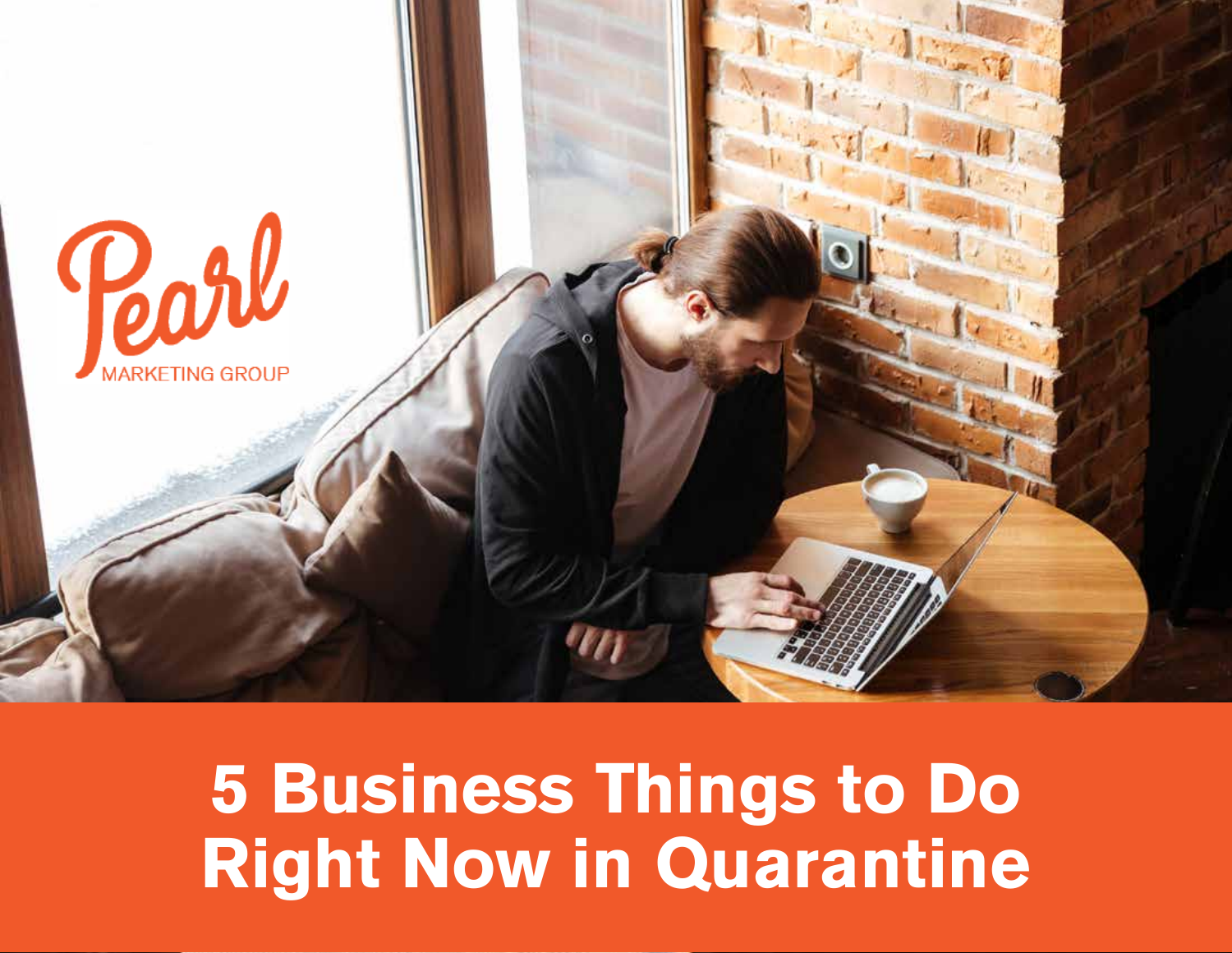### **We want you to spend time with God and Family if you've got time on your hands at this pivotal moment in history.**  Those are the most important things to

spend time on.

If you're lookin' for actionable business things you can do that fit into this moment, the following pages contain ideas that you can easily include into your temporary new schedule. If you'll do one, some or all of them, you'll be in a better position to be ahead of the game when business comes back up.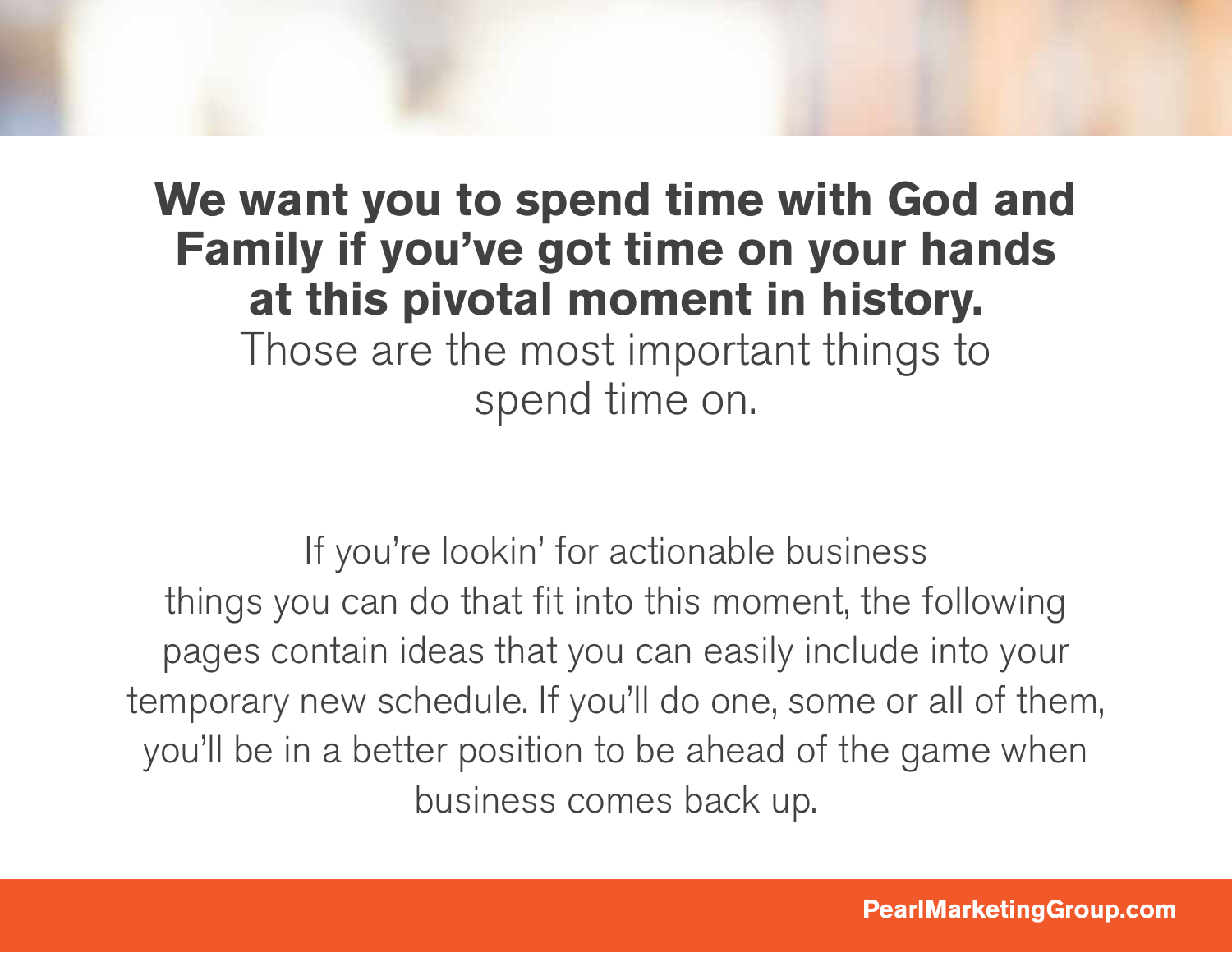#### **Create Valuable Content**

#### **Start or continue any or all of the following:**

- Start a Blog or research how to start
- Start a Podcast or research how to start (pssst: Google Pat Flynn!)
- Find free business resources
- Finish projects
- Create an Editorial Calendar

**There's no need to stress yourself out** in starting one of these projects. Just start! One entry a day or digest one free resource a day. Finish up a project you've started (by the way: that can be a business or a craft project!) If you dont know what an Editorial Calendar is, Google it! It'll help you so much...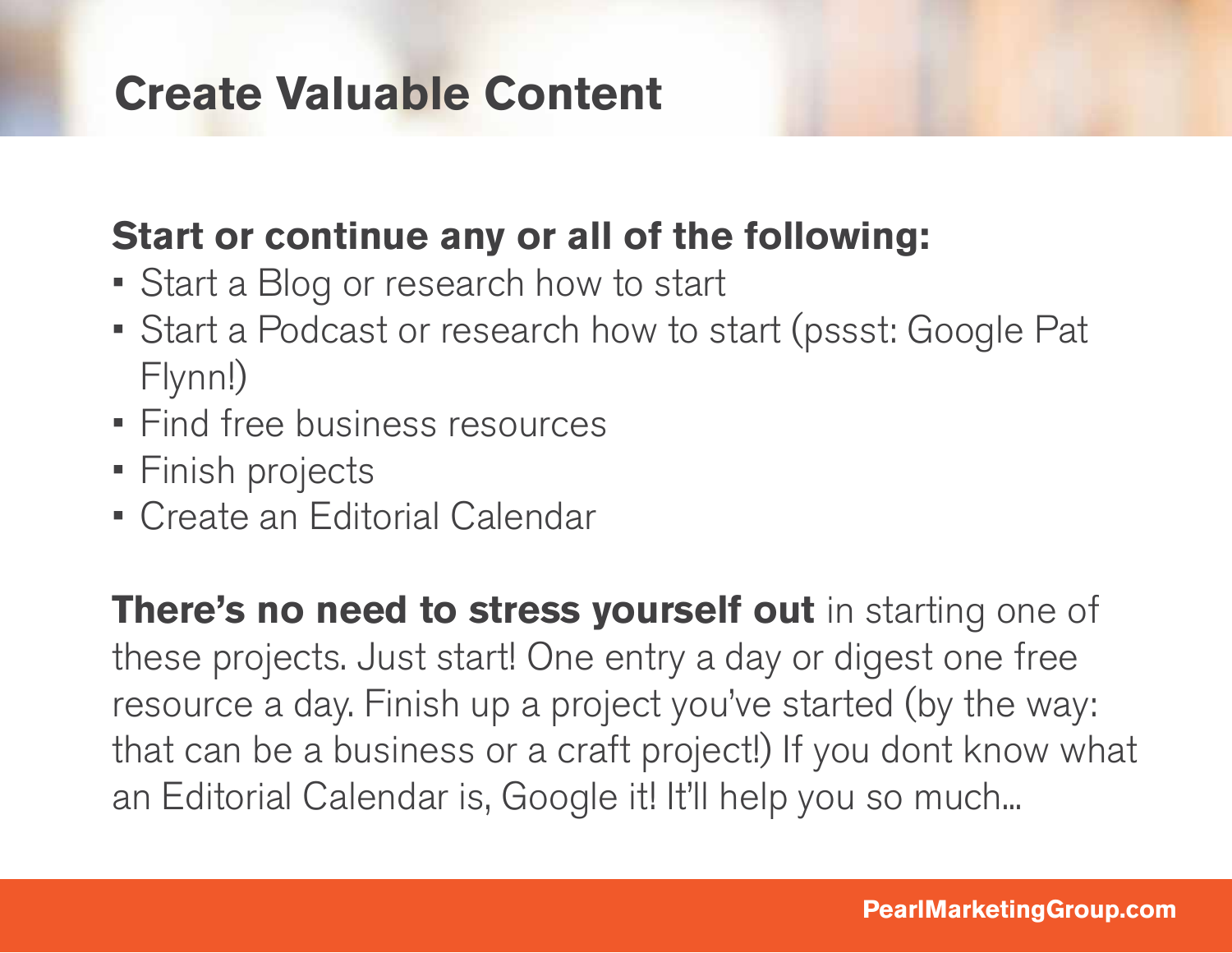### **Update Current Content**

- Online course updates
- Product updates
- Blog updates
- Calendar updates
- Website updates
- Make personal business phone calls and update your customers. They'd love to hear from you!
- Update Google My Business business hours
- Update your SEO
- I'm sure you can think of other updates as well...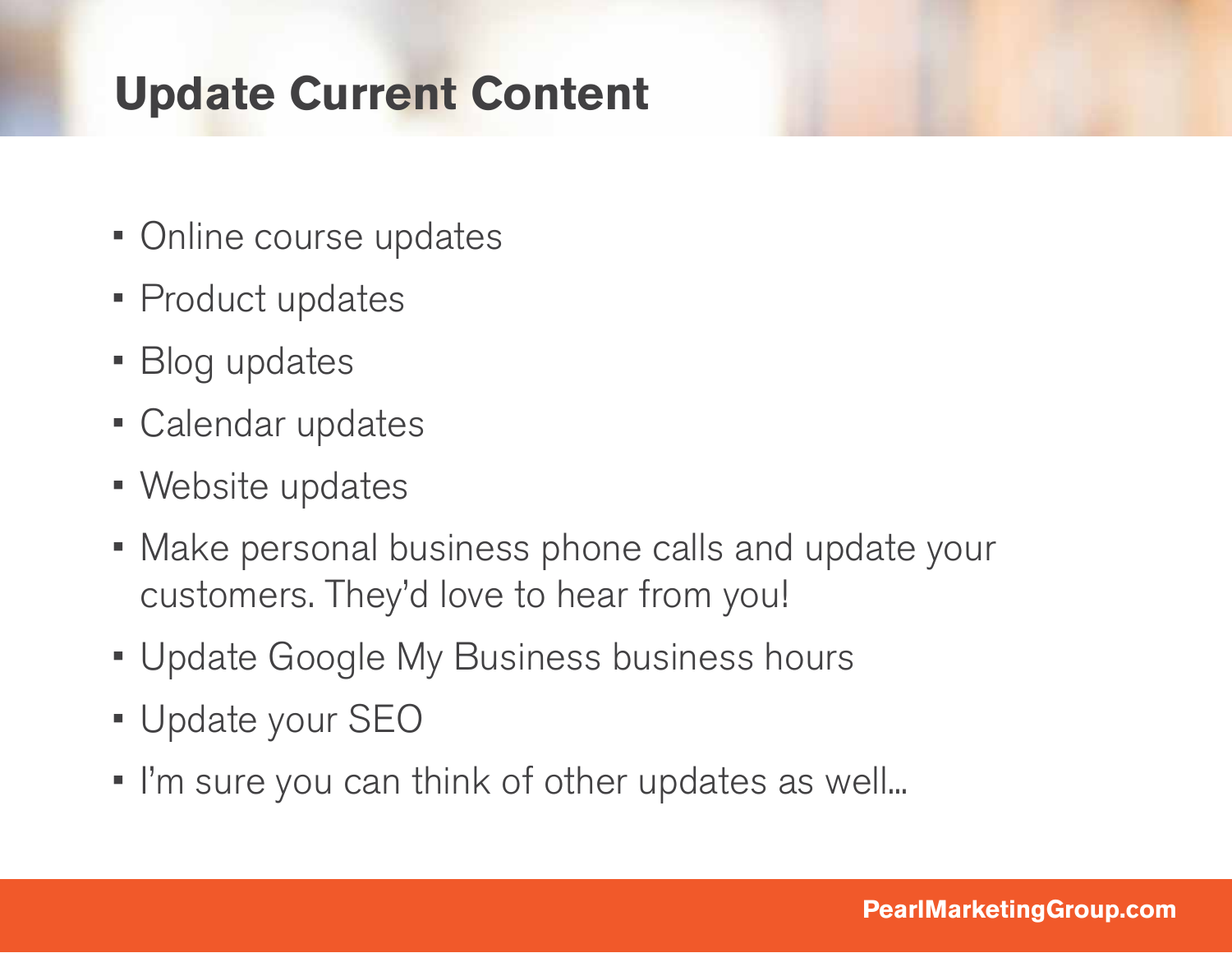#### **Cut Back on Expenditures**

- Ditch any unnecessary things that cost extra in a time like this. Streamline your budget.
- Review your business processes and illiminate any time wasting proceedures.
- Don't have any processes developed? Do that!
- Develop better systems.
- Call vendors (like the phone company or the cable company) and negotiate better deals.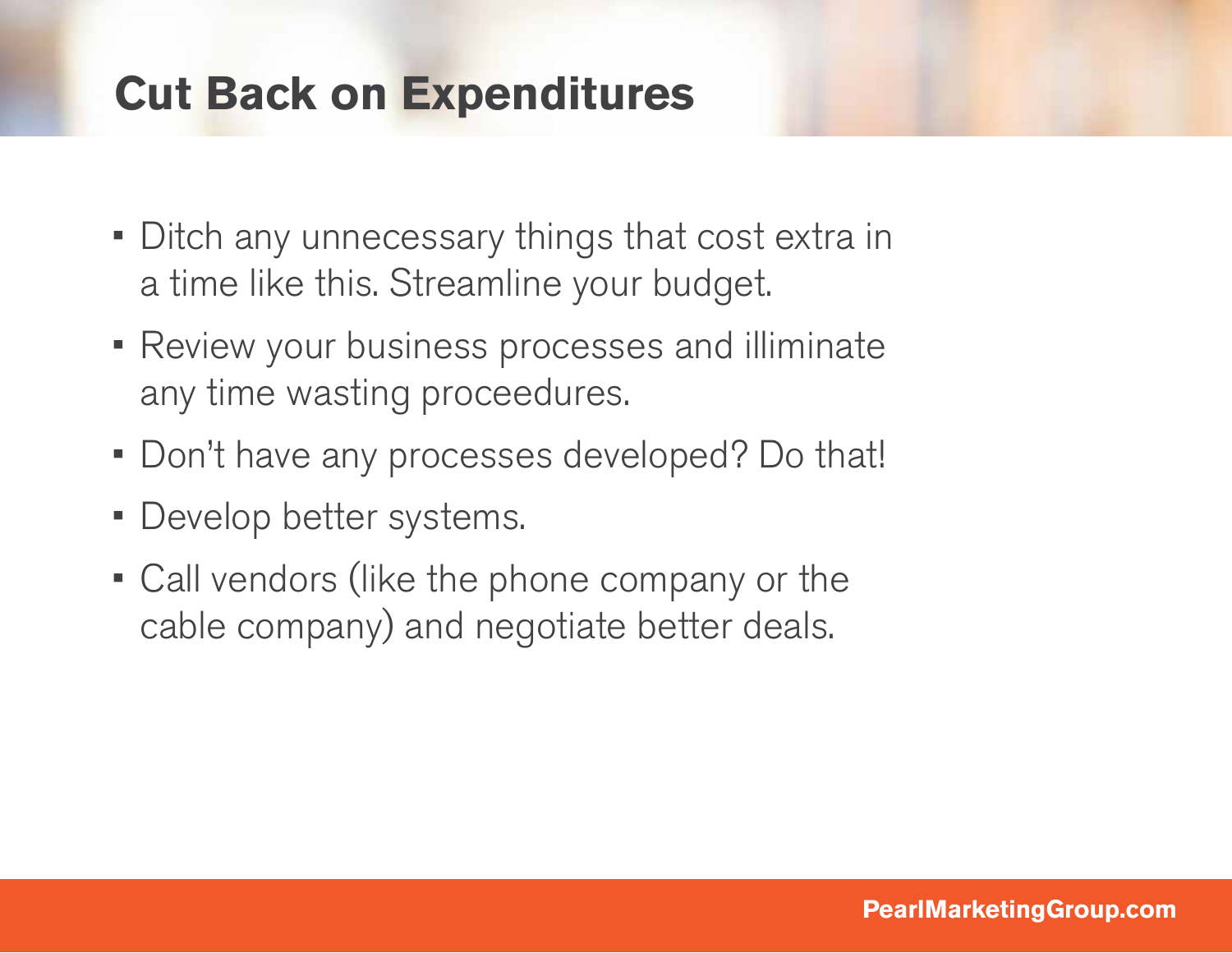#### **Be Transparent**

- Speak honestly and openly with your audience. Set their expectations of new and/ or temporary policies surrounding office hours, chat options, deliveries, etc.
- Be open with your team as well, so they can plan around the any shifts that your business has to make to survive the time and economic impact.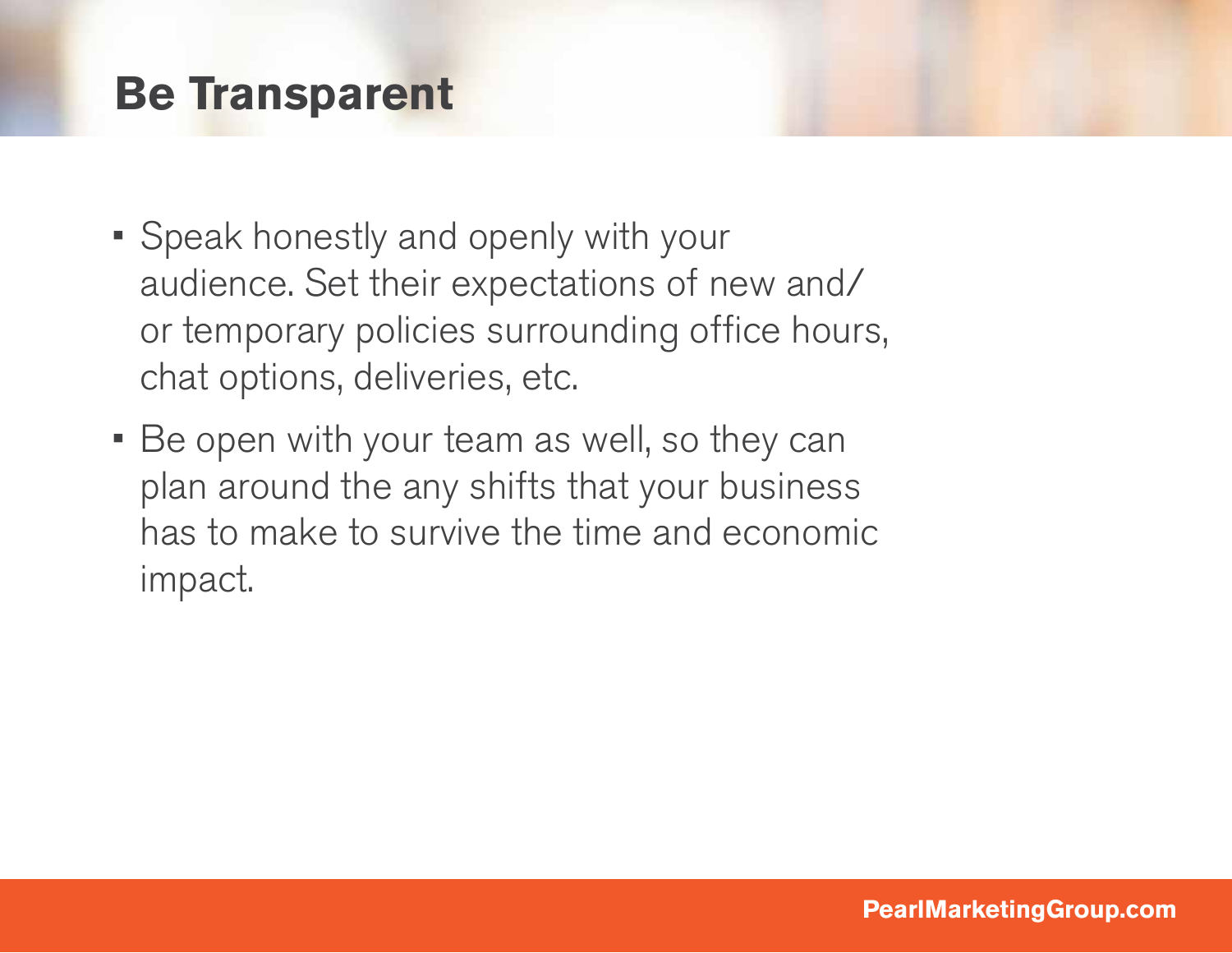## **Continue to Show Up**

- Continue to speak to your audience as a leader. They need to know that you understand where they are and that maybe you're in the same circumstances and have the same challenges. **So keep doing that thing that you do!**
- Continuing in your space gives your audience something else to focus on besides current circumstances.
- Even if you can't sell right now, you CAN develop relationships by showing respect to your audience and reaching out to them. They'll remember that when this is over
- Think of ways to make your relationship meaningful and inspiring. Consider weekly emails with encouraging messages, social posts with resources, offer prayer or scriptural support.

**These things keep you top of mind so that when things loosen up, your audience will remember that you were there with them, in the trenches.**